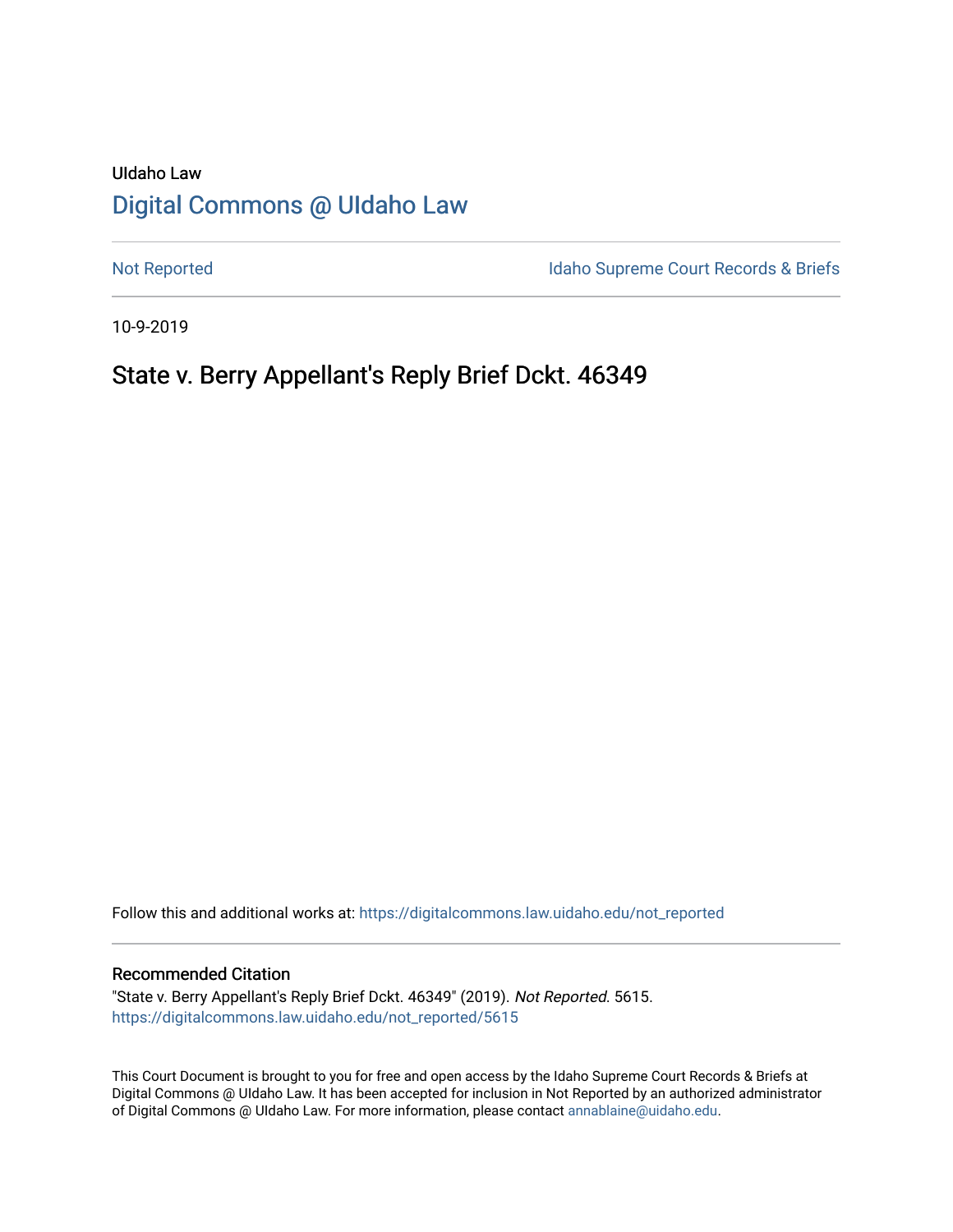Electronically Filed 10/9/2019 9:44 AM Idaho Supreme Court Karel Lehrman, Clerk of the Court By: Brad Thies, Deputy Clerk

### IN THE SUPREME COURT OF THE STATE OF IDAHO

) ) ) ) ) ) ) ) )

STATE OF IDAHO,

Plaintiff-Respondent,

v.

JESSY CAL BERRY,

Defendant-Appellant.

NO. 46349-2018

LEMHI COUNTY NO. CR-2018-194

REPLY BRIEF

### REPLY BRIEF OF APPELLANT

APPEAL FROM THE DISTRICT COURT OF THE SEVENTH JUDICIAL DISTRICT OF THE STATE OF IDAHO, IN AND FOR THE COUNTY OF LEMHI

> HONORABLE STEVAN H. THOMPSON District Judge

ERIC D. FREDERICKSEN State Appellate Public Defender I.S.B. #6555

JENNY C. SWINFORD Deputy State Appellate Public Defender **I.S.B.** #9263 322 E. Front Street, Suite 570 Boise, Idaho 83702 Phone:(208)334-2712 Fax: (208) 334-2985 E-mail: documents@sapd.state.id.us

**ATTORNEYS FOR DEFENDANT-APPELLANT**  **KENNETH K. JORGENSEN**  Deputy Attorney General Criminal Law Division P.O. Box 83720 Boise, Idaho 83720-0010 (208) 334-4534

ATTORNEY FOR PLAINTIFF-RESPONDENT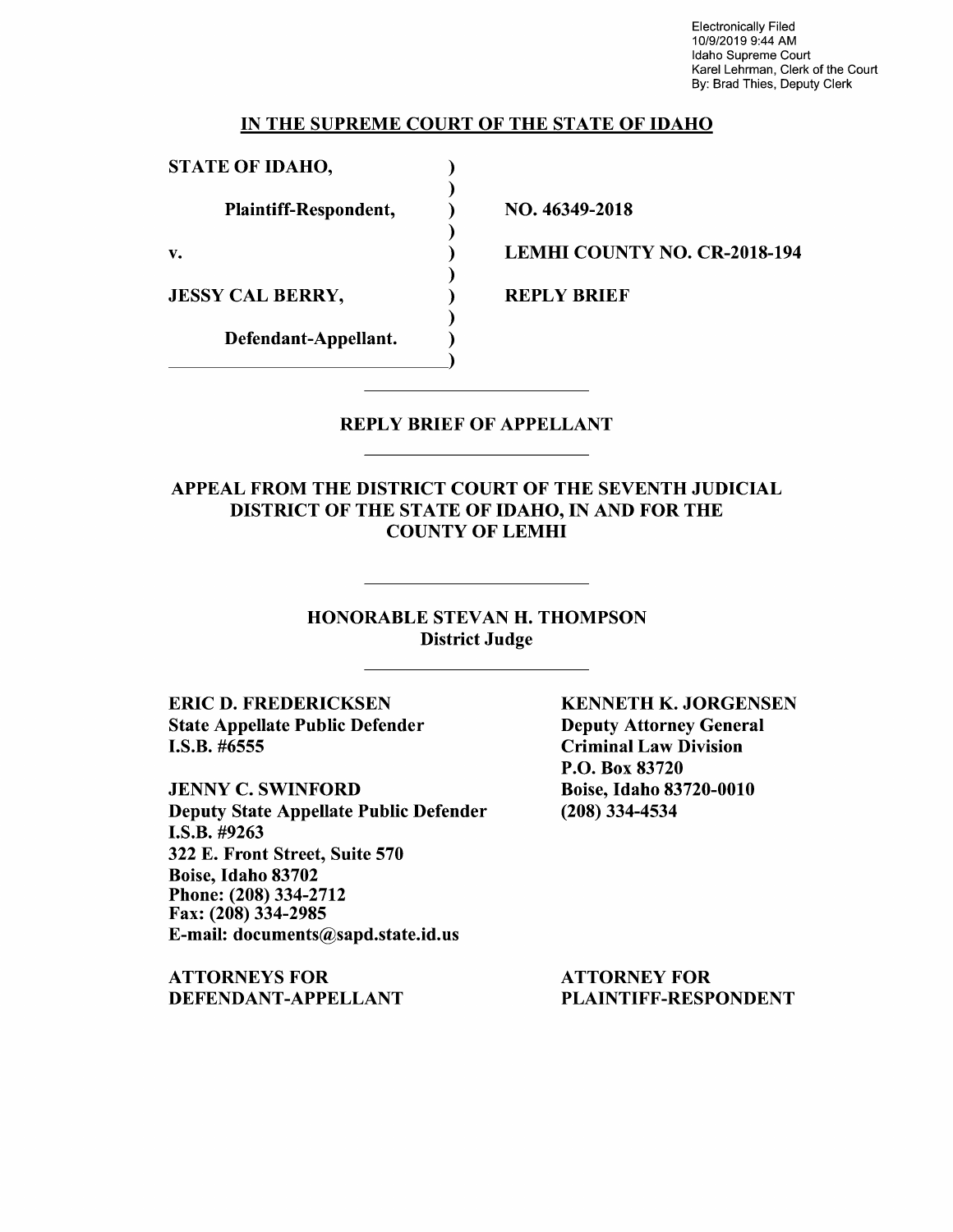## **TABLE OF CONTENTS**

| Statement of the Facts and                                                |
|---------------------------------------------------------------------------|
|                                                                           |
|                                                                           |
| The District Court Abused Its Discretion By Allowing The State To Present |
|                                                                           |
|                                                                           |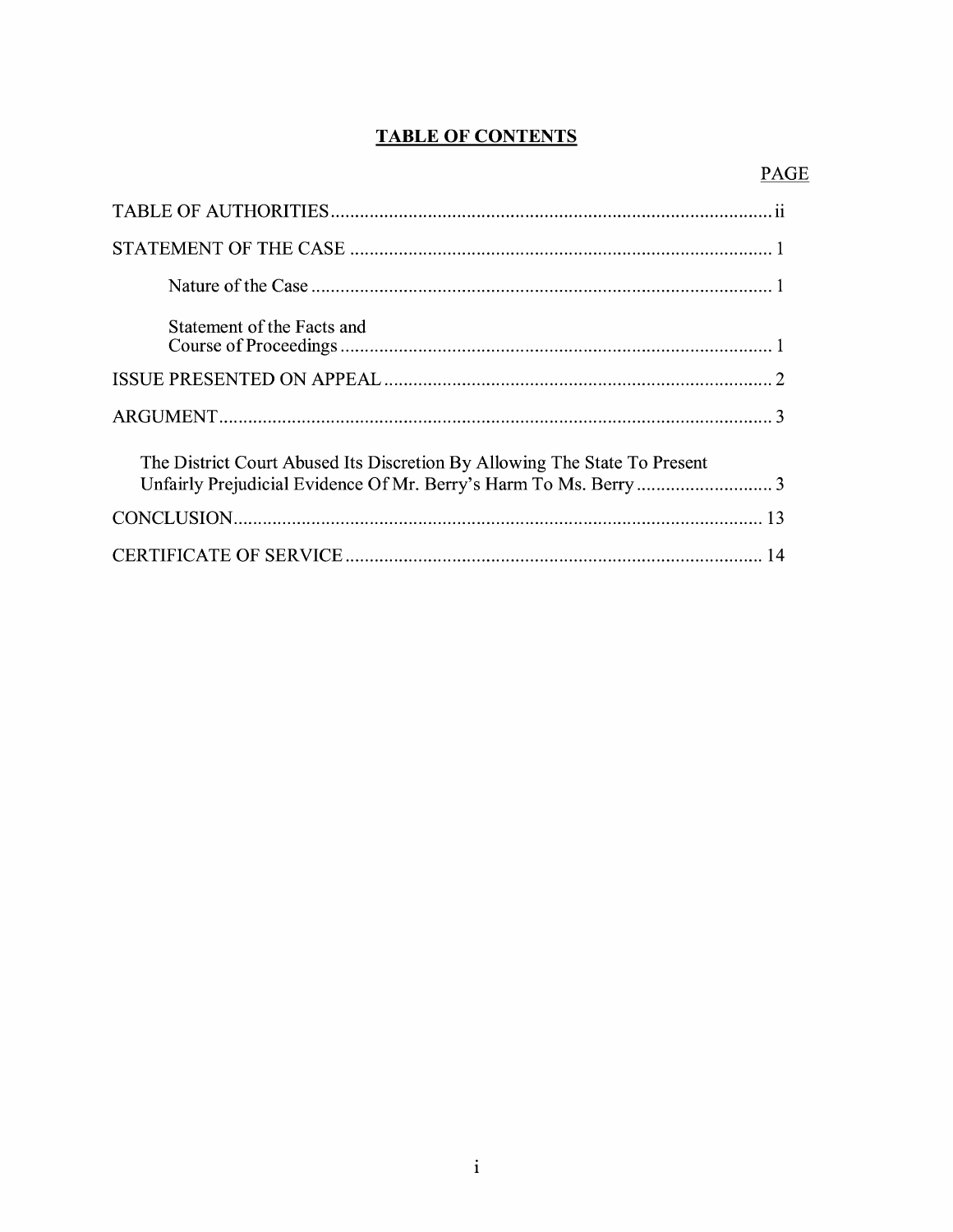## **TABLE OF AUTHORITIES**

## Cases

# Rules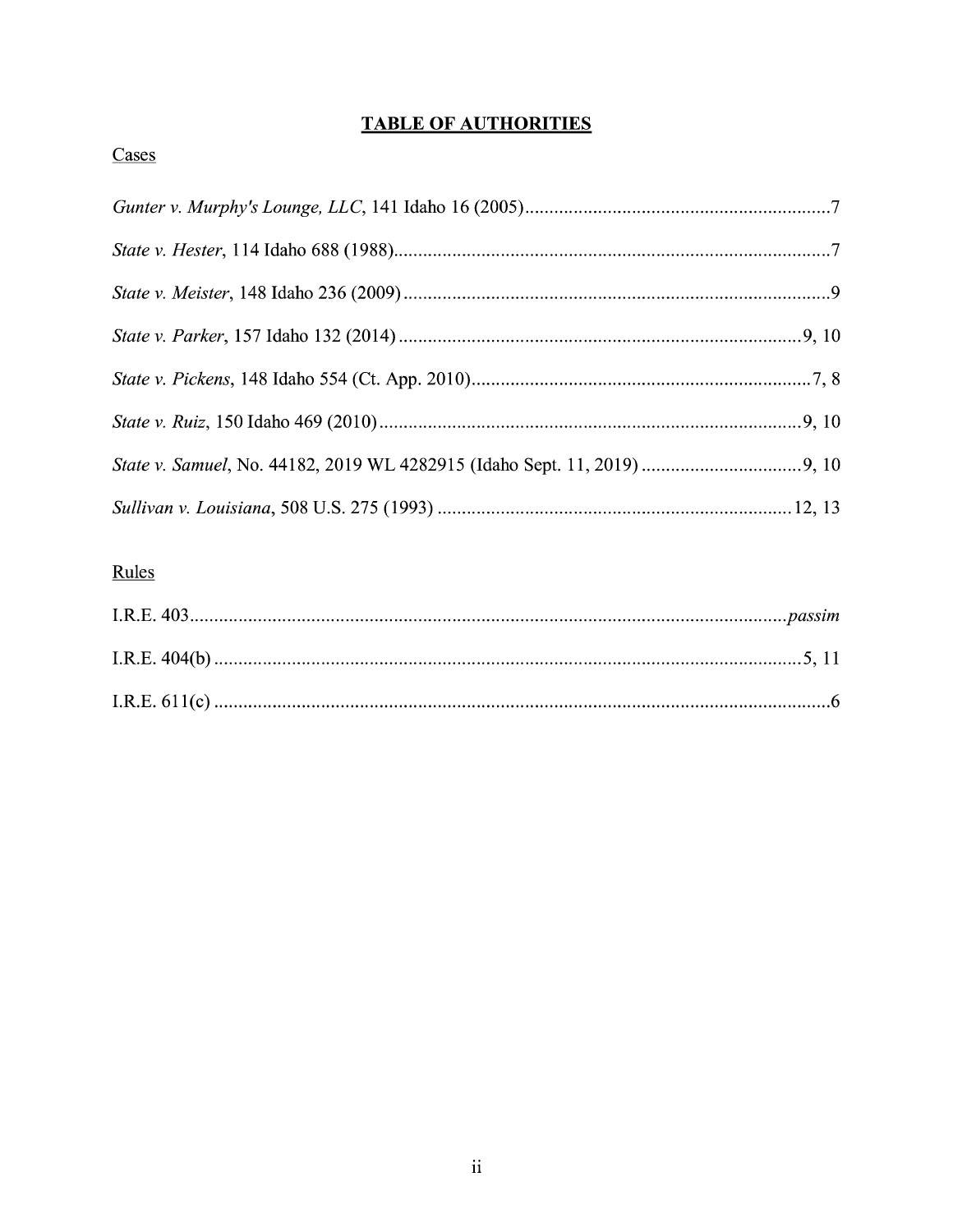#### STATEMENT OF THE CASE

### Nature of the Case

A jury found Jessy C. Berry guilty of grand theft and unlawful possession of a firearm for taking his grandmother's handgun or possessing her gun knowing it was stolen. At trial, the district court allowed the State to present evidence surrounding Mr. Berry's violence against his grandmother before taking her gun. On appeal, Mr. Berry argued the district court abused its discretion by allowing this evidence because the danger of unfair prejudice substantially outweighed its minimal probative value. He also argued the State could not prove this error was harmless.

In response, the State argued Mr. Berry's assignment of error was not preserved for appeal because the district court's ruling on this evidence's admissibility was conditional. The State also argued the district court did not abuse its discretion by allowing this evidence and any error was harmless.

Mr. Berry replies to the State's argument on preservation and some of the State's arguments on the merits of this evidentiary issue.

#### Statement of Facts and Course of Proceedings

Mr. Berry's Appellant's Brief articulated the facts and proceedings. (App. Br., pp.1-5.) They are not repeated here, but are incorporated by reference.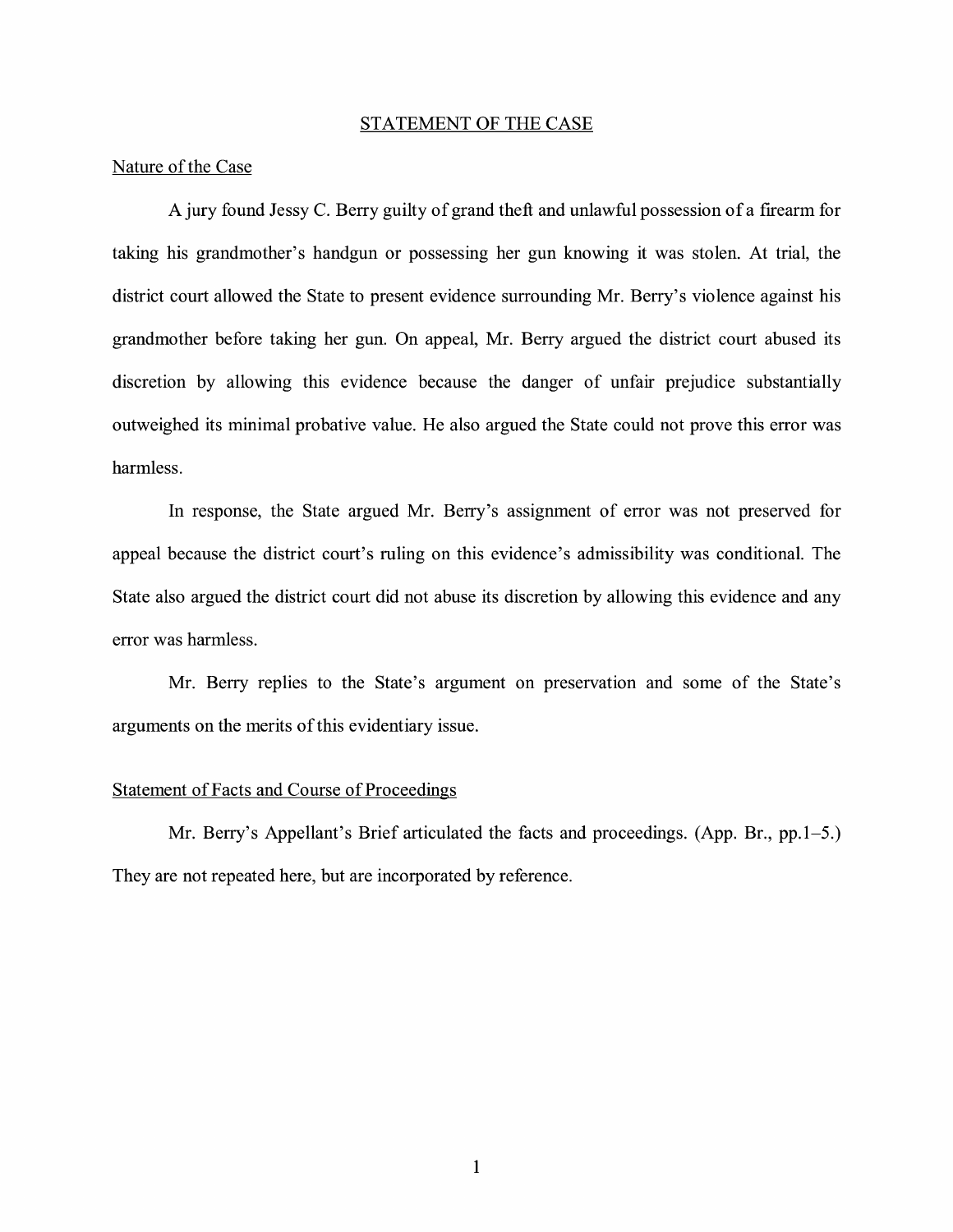# ISSUE

Did the district court abuse its discretion by allowing the State to present unfairly prejudicial evidence of Mr. Berry's harm to Ms. Berry?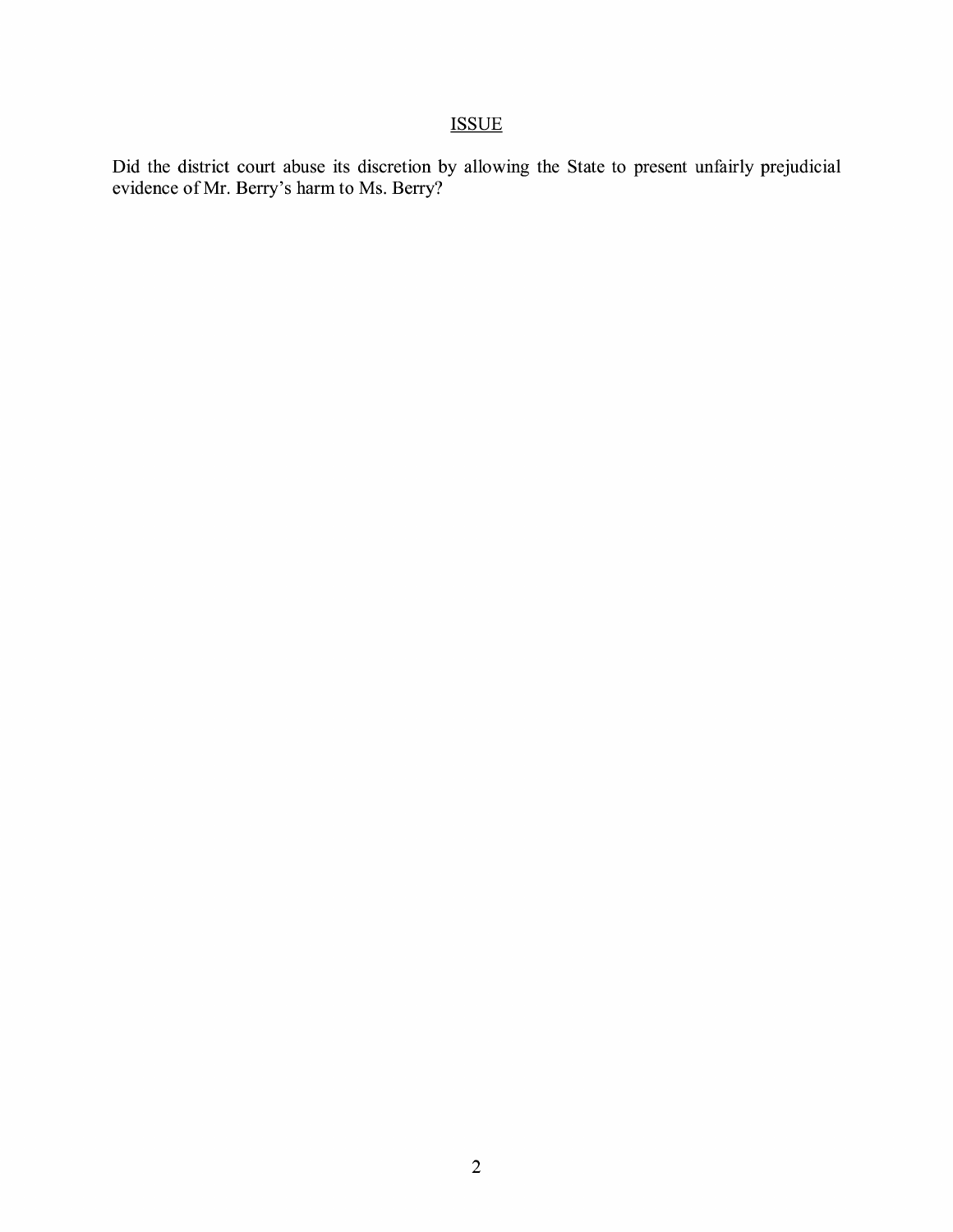#### ARGUMENT

### The District Court Abused Its Discretion By Allowing The State To Present Unfairly Prejudicial Evidence Of Mr. Berry's Harm To Ms. Berry

On appeal, Mr. Berry argued the district court erred by admitting prejudicial evidence of his violence towards his grandmother, Ms. Berry, the victim of the alleged gun theft. (App. Br., pp.7-11.) To this end, he asserted the district court did not conduct the balancing test required by Idaho Rule of Evidence 403 ("Rule 403") and, on balance, the evidence's probative value was substantially outweighed by the danger of unfair prejudice. (App. Br., pp.9-11.) He also argued this error was not harmless. (App. Br., p.12.)

The State responded with four main arguments. First, the State argued Mr. Berry's issue was not preserved because the district court deferred ruling on this evidence's admissibility. (Resp. Br., pp.9, 10-13.) Second, assuming preservation, the State contended the district court applied the correct balancing test under Rule 403. (Resp. Br., pp.13-15.) Third, the State asserted the district court exercised reason because the evidence's probative value was not outweighed by its prejudicial effect. (Resp. Br., pp.15-17.) Finally, the State argued any error was harmless. (Resp. Br., pp.18-19.)

To start, Mr. Berry takes issue with the State's claim that this issue is not preserved for appeal. This issue is preserved for this Court's review. The district court's ruling contains no indication its decision was qualified or conditional. The district court clearly ruled certain evidence was admissible and other evidence was not. Mr. Berry did not need to renew his objection to this evidence at trial.

The transcript shows the district court made a definitive pre-trial ruling on this evidence. Right before trial, the district court raised a concern with the admissibility of "some background information," such as Ms. Berry's testimony "regarding the events that occurred at her home"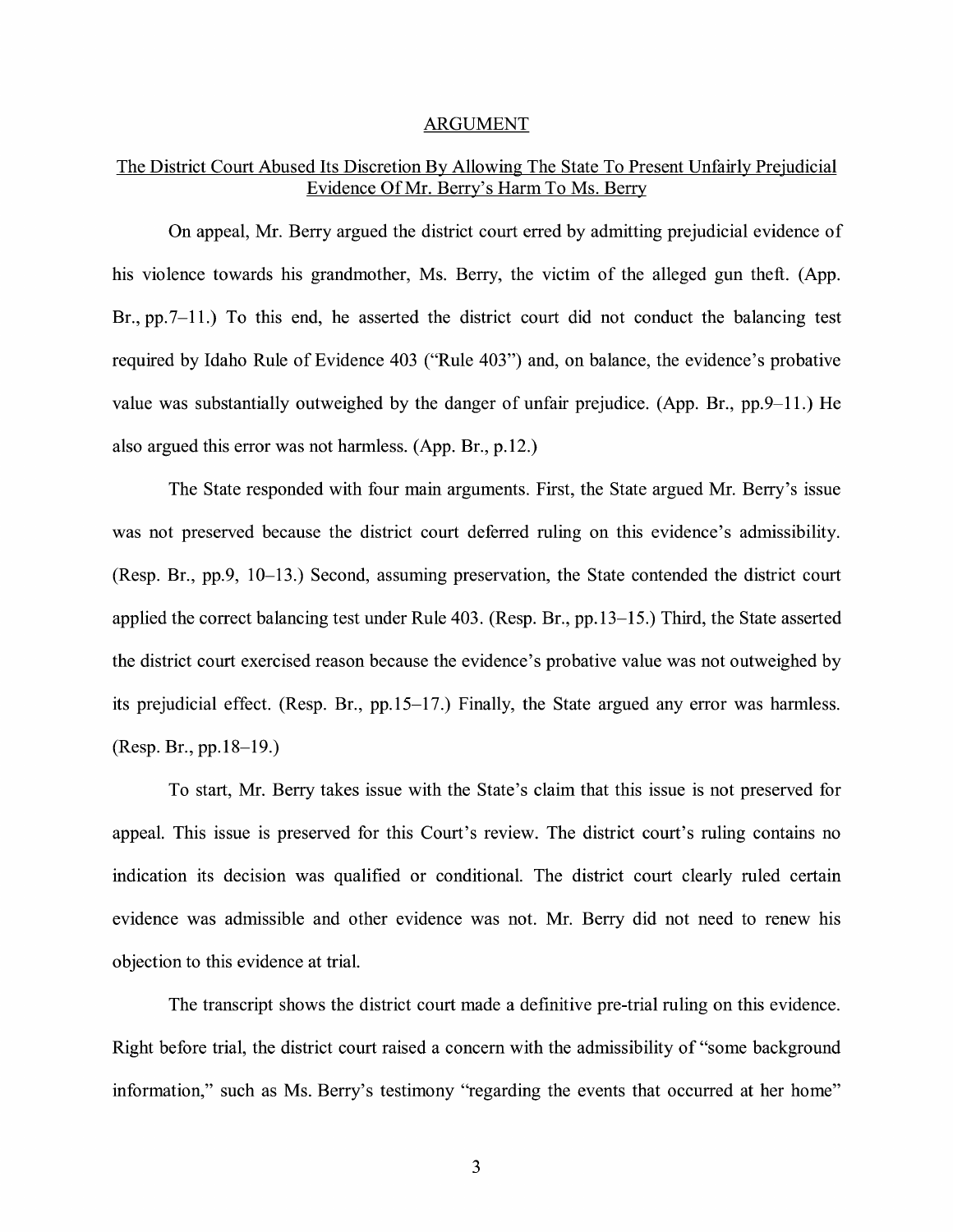and "the battery and second-degree kidnapping." (Tr., p.21, L.19-p.23, L.2.) Specifically, the district court reasoned the "events of that day" were admissible and relevant to Mr. Berry's motive, intent, and opportunity to take Ms. Berry's gun for the grand theft charge, but the district court believed these events "may not be admissible" for the unlawful possession charge. (Tr., p.22, L.5-p.23, L.25.) The district court invited counsels' comments on this evidentiary issue. (Tr., p.22, Ls.19-20.)

In response, the State argued "some of the information" was relevant to

to the State's case for the reasons the court's identified, specifically as regards to why she was -- after she returned to her house, she immediately went to the location where the firearm that's in question was located, discovered it gone. So I think there will be some testimony from her. And I think it's relevant as to why she immediately went to that location, her concerns, et cetera.

(Tr., p.23, Ls.7-15.) The State agreed to "fashion its questions in a way that -- with some leeway, with regards to leading questions, et cetera, to avoid specifics of the battery and the false imprisonment." (Tr., p.23, Ls.16-19.) The State also contended this same information was relevant to the unlawful possession charge with the same caveat of limiting the specifics of the prior trial. (Tr., p.23, L.21-p.24, L.19.)

After the State's argument, although Mr. Berry "appreciate[d]" the State's willingness to limit its questioning, Mr. Berry told the district court he ''would object to its admissible wholesale." (Tr., p.24, Ls.23-24.) He argued:

Under Rule 403, even though evidence may be relevant, if there's a danger that, you know, its probative value is substantially outweighed by (indiscernible) prejudice, then, you know, even all the evidence can be excluded under this court's discretion. I think that, you know, specifics and details about that encounter wouldn't necessarily add that much value to the story of the case. And there would be a substantial risk of prejudicing the jury and engaging in, you know, propensity reasoning because he's a bad guy who engaged in that behavior, that obviously, you know, he did what he's being charged of in this case. So for that reason, Your Honor, we lodge that objection and direct the court to Rule 403 as the basis for that.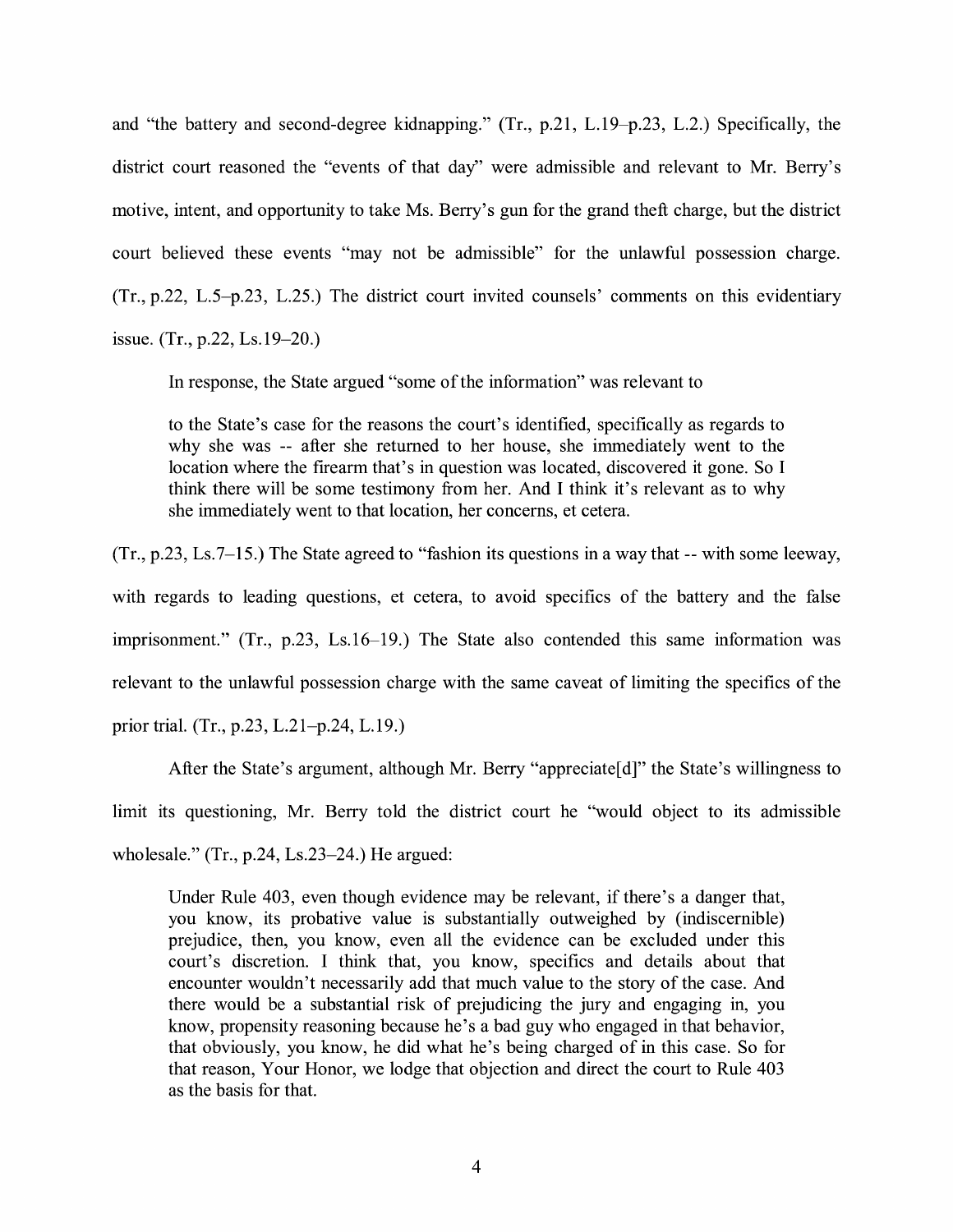(Tr., p.24, L.25-p.25, L.14.) In short, Mr. Berry did not dispute relevancy, but asserted any evidence of the background events between Mr. Berry and Ms. Berry was too prejudicial for admission.

After these arguments, the district court clearly and definitely ruled on the evidence's admissibility (as well as the issue of bifurcating the grand theft and unlawful possession charges). The district court's ruling states in full:

THE COURT: Very well. Well, the court's intent would be to proceed as I've described. And as far as a pretrial ruling on the 404(b) -- 403 issue, the court is going to allow the State some leeway in presenting that kind of background information of where this gun was allegedly taken from, who it belonged to, how Mr. Berry had access to that home on the particular day in question it was alleged to have been taken, and the events that transpired between he and Ms. Berry, although I don't think the detail of the prior trial needs to be presented, necessarily, with the photographs showing the battery injuries and all of those types of things, simply the interaction that's alleged to have occurred between the two of them. Certainly will be no reference to him being convicted of a misdemeanor battery or false imprisonment. That would be inadmissible.

But the events of that day, as the State indicated, are relevant to why Ms. Berry went to look for her gun. Her testimony that she alleges that it was there before, I assume -- before and after [verbatim] those events, I think, are relevant and admissible to the theory that Mr. Berry actually took the gun. The alternative theory is that he simply possessed it at a later time, knowing or should have known that it was stolen.

So the court's going to proceed with the jury on Count I without any reference to Count II. So the jury will not be told in opening statements or this court's instructions about the existence of Count II. Once a verdict is rendered, then obviously we'll regroup. But it's the intention of the court to then reinstruct the jury that -- and advise them of Count II and the elements of Count II, proceed with whatever opening statements counsel may wish to make, and then present whatever evidence the State wishes to present and any evidence the defendant wishes to present as to that charge, and then resubmit it to the jury for deliberation as to Count II. I think that's the -- that's going to be the ruling of the court, how we'll proceed.

(Tr., p.25, L.15-p.27, L.7 (alteration in original).) The district court's ruling is unambiguous.

The district court determined the State could present evidence on: (a) background information of

where this gun was allegedly taken from; (b) who it belonged to; (c) how Mr. Berry had access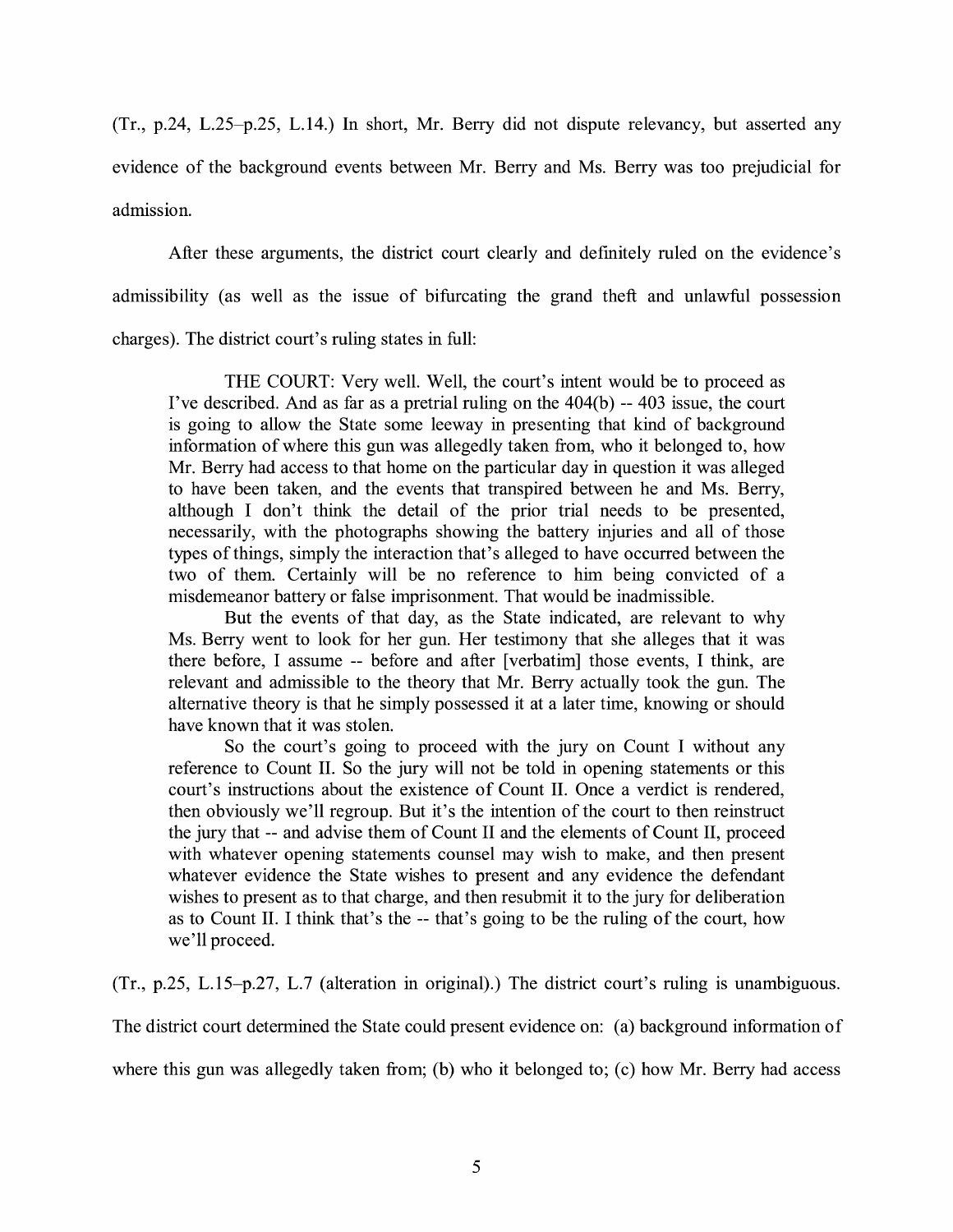to that home on the day the gun was allegedly taken; and (d) the events that transpired between Mr. Berry and Ms. Berry. (Tr., p.25, Ls.19-24.) The district court agreed with the State's position that "the events of that day" were relevant to why Mr. Berry took the gun and why Ms. Berry went to look for it. (Tr., p.26, Ls.8–14.) But, the district court determined the "details" of the prior trial," such as photographs of Ms. Berry's injuries and "all of those types of things," were inadmissible, as were references to Mr. Berry's convictions for battery and false imprisonment. (Tr., p.25, L.24-p.26, L.3, p.26, Ls.4-7.) "[S]imply the interaction that's alleged to have occurred between the two of them" was admissible. (Tr., p.26, Ls.3-4.) In summary, the district court's ruling divided the evidence into two categories: (1) photographs and similar details from the prior trial and (2) general evidence on Mr. Berry and Ms. Berry's interaction. The second category was admissible, the first was not.

As shown by the transcript of this discussion, the district court's ruling was unqualified, and therefore Mr. Berry's Rule 403 objection preserved the issue for this Court's review. The State has seized on two words by the district court—leeway and necessarily—to argue otherwise. Neither of these words represents the usual words or phrases used by the district court to reserve ruling on an objection or a motion. When reserving ruling, the district court will say as much, state its ruling is conditional, or expressly defer ruling until later. Moreover, the district court will often inform the moving party to renew his objection. There are very few contexts, if any, where "leeway" and "necessarily" mean the reservation of a ruling. And, that meaning certainly does not apply here. Looking at "leeway," the district court likely used this word to reference the State's request for some "leeway" in questioning Ms. Berry. The State wanted "some leeway" to be allowed to "fashion" leading questions (which are generally impermissible (I.R.E. 611(c)) to avoid having Ms. Berry inadvertently provide inadmissible testimony on "specifics of the battery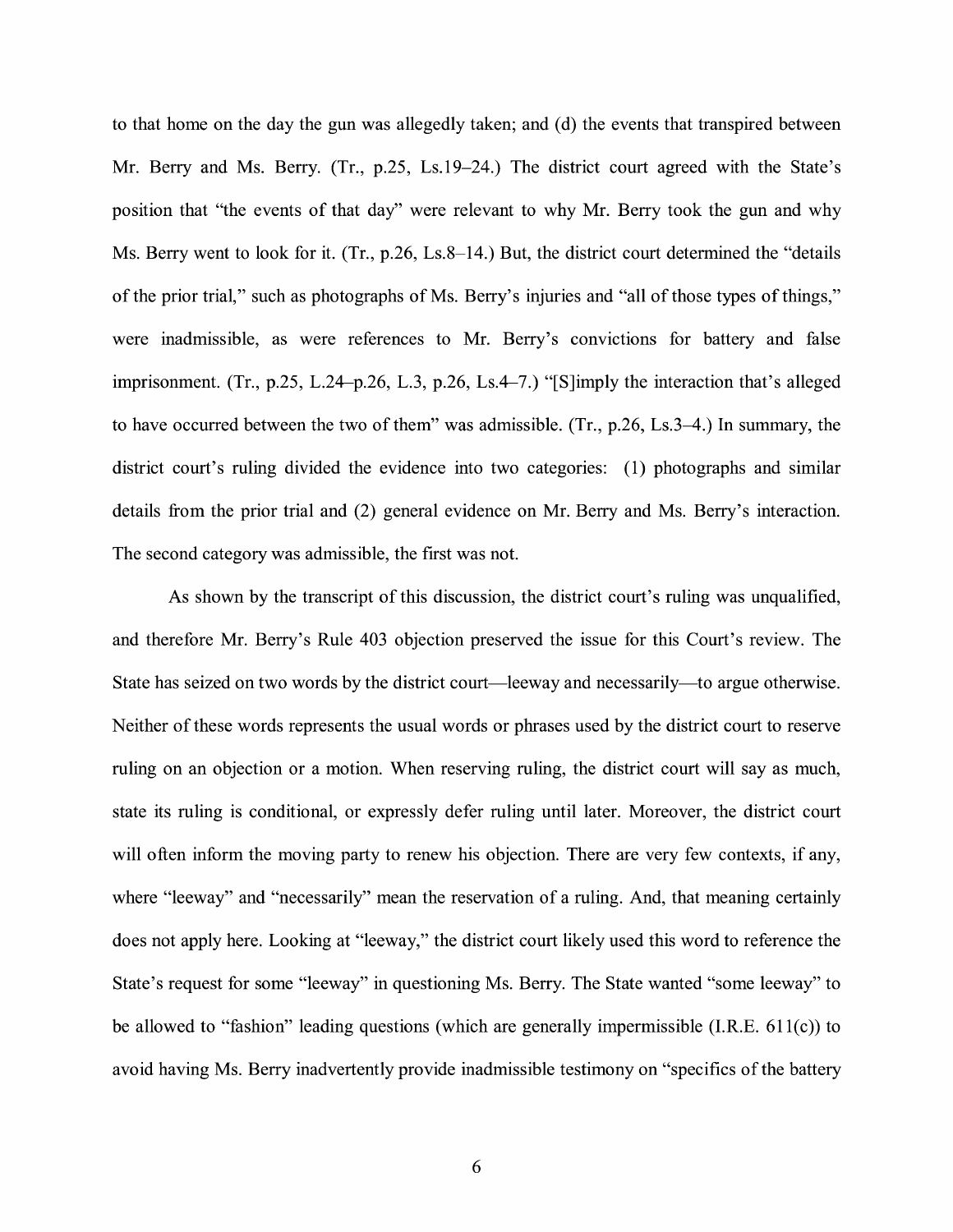and the false imprisonment." (Tr., p.23, Ls.16-20.) The district court's statement on leeway was an approval of the State's request. Second, the district court's use of "necessarily" recognized that "the events that transpired" were relevant and admissible, but it was not necessary to present "the detail of the prior trial" trial to inform the jury about this "interaction." (Tr., p.25, L.23 p.26, L.4.) Nothing about the district court's ruling was conditional.

Moreover, the three cases relied upon by the State do not support its position of a conditional ruling. First, in *State v. Hester,* the Court held the defendant did not preserve an evidentiary issue because the defendant never obtained a ruling from the trial court. 114 Idaho 688, 699 ( 1988). The defendant had filed a motion in limine, the trial court did not rule on it, and the defendant did not object to that evidence at trial. *Id.* The Court held the defendant's evidentiary issue was not preserved because the trial court never ruled on the motion. *Id.* at 699- 700. Second, in *Gunter v. Murphy's Lounge, LLC,* the Court held the defendants did not preserve an evidentiary issue for appeal because the district court "denied the motion, but required that the issue be readdressed at trial outside the presence of the jury before counsel solicited questions on these lines." 141 Idaho 16, 25 (2005). "Since the Defendants did not object at the time the evidence was being presented to the jury, the Defendants have waived the issue on appeal." *Id.*  Third, in *State v. Pickens,* the Court of Appeals held the defendant did not preserve his challenge to the admissibility of the witnesses' testimony because he did not object during the prosecutor's examination of the witnesses. 148 Idaho 554, 557 (Ct. App. 2010). There, the defendant objected and moved for a mistrial during the prosecutor's opening statement that referred to an inadmissible prior bad act. *Id.* at 555-56. The district court did not make "an express ruling on the admissibility of the evidence," but denied the motion for a mistrial. *Id.* at 556. The Court of Appeals held the district court's ruling on the mistrial motion did not "unambiguously state"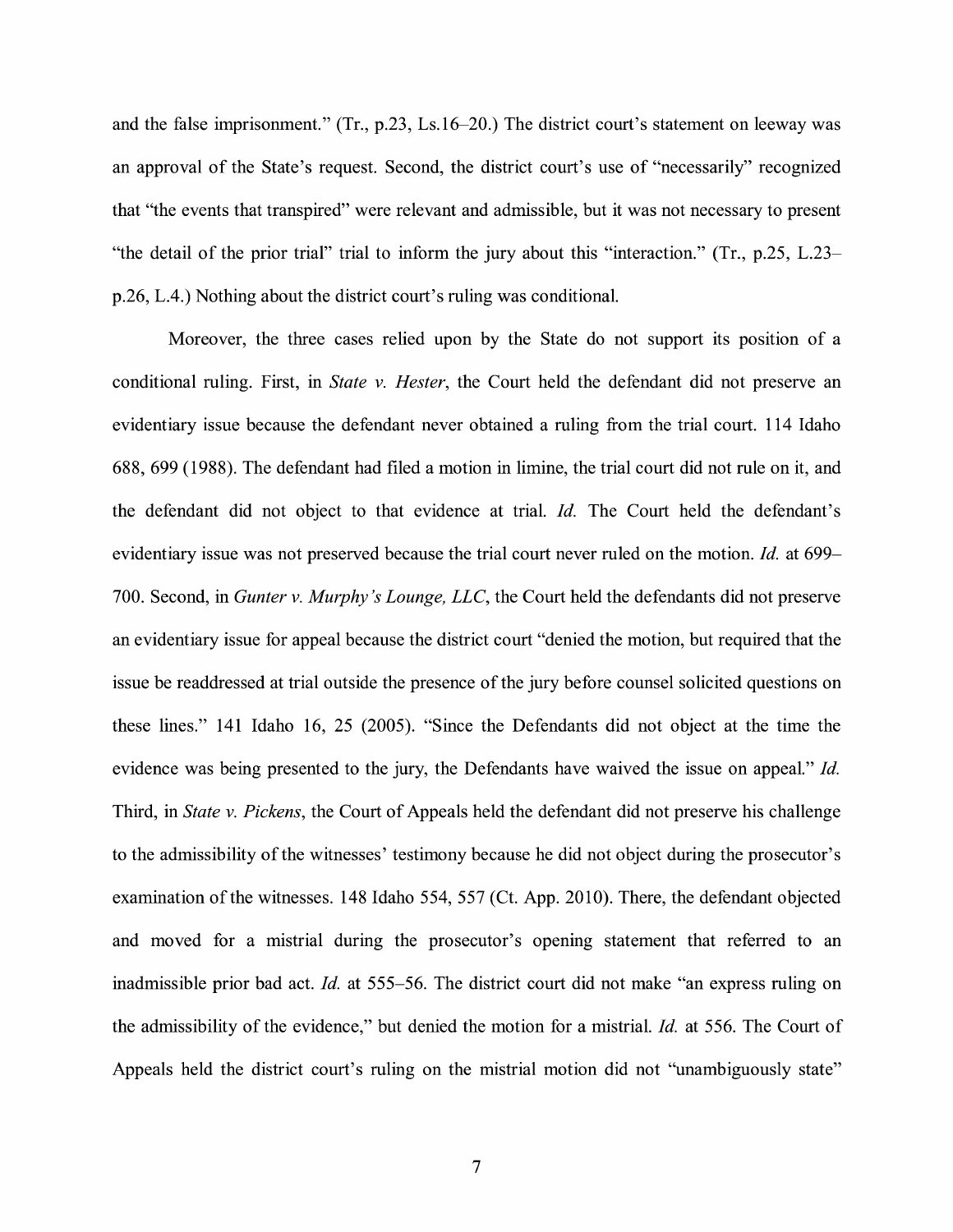whether "it issued a decision adverse" to the defendant "on the question of the admissibility of the challenged evidence." *Id.* at 557-58. Rather, the Court of Appeals determined the district court's ruling "seem[ed] to imply that the court found the prosecutor's statement impermissible but concluded that in context it was not sufficiently harmful to require a mistrial." *Id.* at 557. Unlike *Hester, Gunter,* and *Pickens,* the district court here raised an issue sua sponte on the admissibility of certain evidence, heard the parties' arguments, and then ruled on the evidence's admissibility. There was not a motion that was never ruled upon, there was not a requirement by the district court to readdress the issue before questioning, and there was not an ambiguous statement by the district court on admissibility in a different context. None of these cases cited by the State apply to the district court's clear ruling in this case.

Lastly, on the preservation issue, Mr. Berry challenges the State's position that Mr. Berry had to object to the police officers' testimony on Ms. Berry's "injuries" to preserve this part of his alleged evidentiary error. (Resp. Br., p.17.) The State asserts the officers' testimony falls into the first category of photographs and similar details from the prior trial, so Mr. Berry's failure to object constitutes a waiver of the issue on appeal. (Resp. Br., p.17.) Contrary to the State's arguments, the officers' testimony was not part of the excluded category. The officers' testimony complied with the district court's ruling. The State did not elicit testimony from the officers on the details of the trial or the evidence admitted at the trial (such as the photographs). Rather, the officers testified about the reason for their arrival onto the scene, Ms. Berry's physical state, their presence at the hospital, and their safety concerns with her returning home. *(See* Tr., p.117, Ls.1- 2, L.13, p.118, Ls.1-6, Ls.14-16, Ls.17-19, p.122, L.14, p.123, Ls.13-14.) This testimony contains no trial inferences. Their testimony pertained to the "interaction" between Mr. Berry and Ms. Berry, how Mr. Berry had access to Ms. Berry's home on that day, and why she went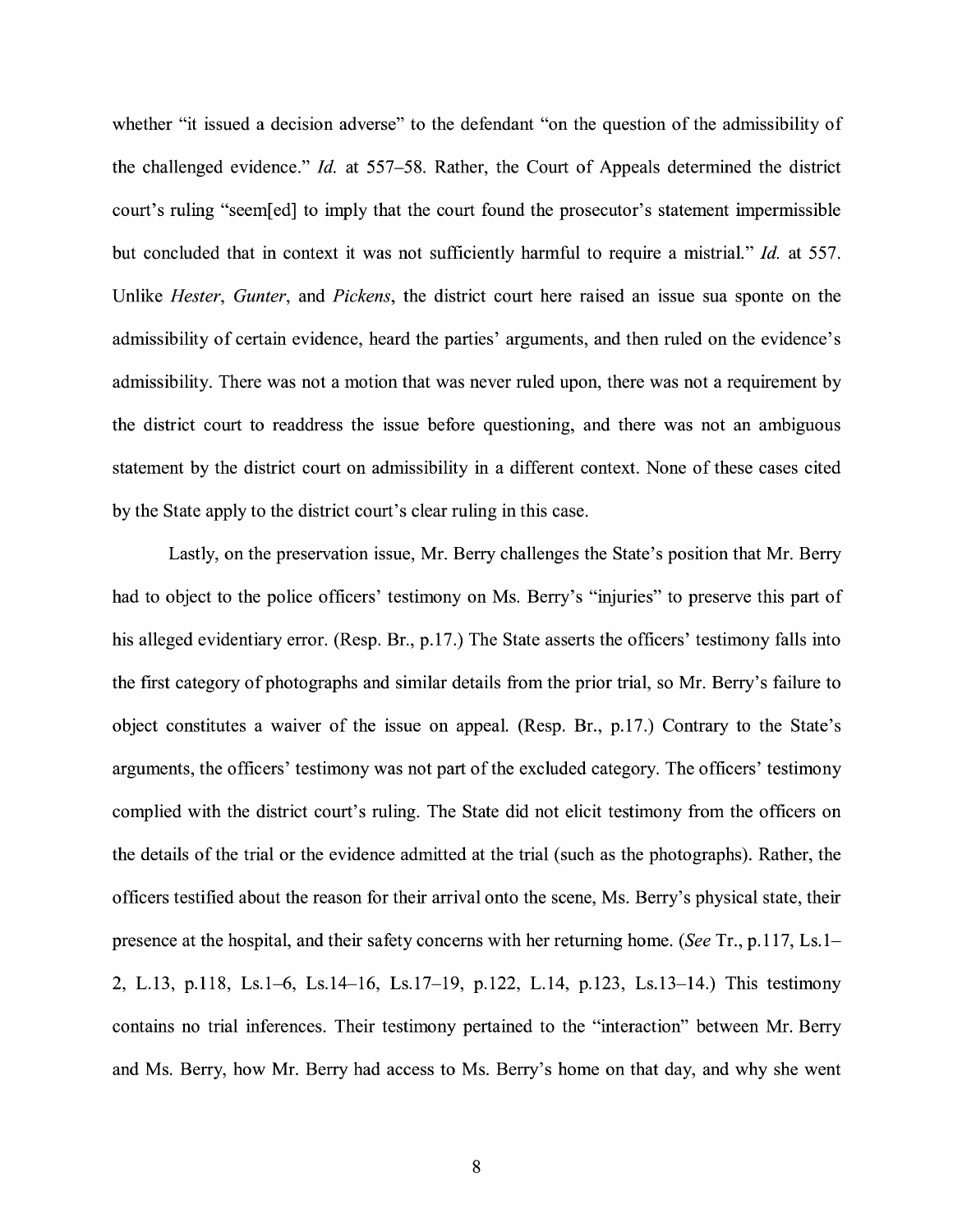looking for her gun after "the events"—all evidence deemed admissible by the district court. Further, any implication from the officers' testimony that Mr. Berry injured Ms. Berry was the sole reason for Mr. Berry's objection. The implication does not place the evidence in the inadmissible category, but demonstrates precisely why Mr. Berry objected "wholesale" to his evidence: the jury would "engag[e] in . . . propensity reasoning because he's a bad guy who engaged in that behavior." (Tr., p.25, Ls.9–10.) Therefore, Mr. Berry's objection to this evidence included the police officers' testimony, and the State followed the district court's evidentiary ruling by eliciting this testimony from the officers. For all of these reasons, Mr. Berry maintains the State is incorrect in arguing this issue was not preserved for this Court's review.

Next, Mr. Berry disputes the State's contention the district court properly balanced the evidence's probative value and its danger of unfair prejudice. In his Appellant's Brief, Mr. Berry argued the district court did not conduct a proper Rule 403 analysis because, although the district court cited "403," the district court did not discuss its weighing of the evidence's danger of unfair prejudice against its probative value. (App. Br., pp.9–11.) Mr. Berry cited to *State v*. *Parker,* 157 Idaho 132 (2014), *State v. Ruiz,* 150 Idaho 469 (2010), and *State v. Meister,* 148 Idaho 236 (2009), in support of the Court's requirement for the district court to address Rule 403 's balancing test on the record. (App. Br., p.9.) In response, the State argued the district court expressly cited Rule 403, "and, at least implicitly, conducted the required balancing." (Resp. Br., pp.13-14.) The State further argued "no court has interpreted *Ruiz* or *Parker* as a requirement that district courts detail their Rule 403 balancing on the record." (Resp. Br., p.14.) However, since the State's response, the Court has once again reaffirmed the district court must detail its Rule 403 balancing on the record. In *State v. Samuel,* No. 44182, 2019 WL 4282915 (Idaho Sept. 11, 2019), the Court held "the district court abused its discretion in excluding the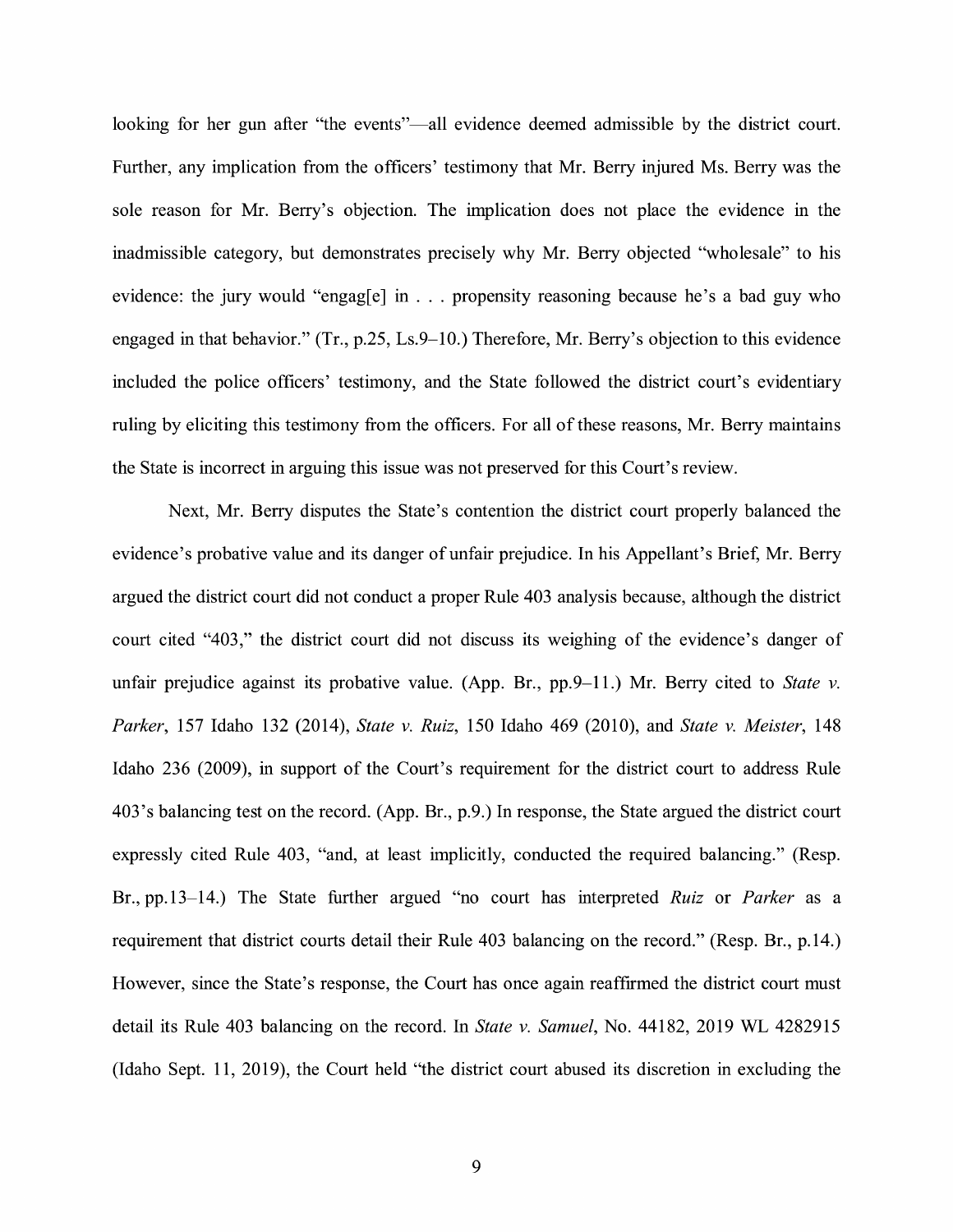evidence based on its failure to identify support for its Rule 403 analysis." 2019 WL 4282915, at \*22. In *Samuel,* the district court determined certain evidence was cumulative and "thus overly prejudicial based on other evidence in the record .... " 2019 WL 4282915, at \*22. "As a result," the district court excluded the evidence as "more prejudicial than probative." 2019 WL 4282915, at \*22. On appeal, the Court confirmed its past holdings "that a district court's exclusion of evidence without identifying the support for a Rule 403 analysis constituted an abuse of discretion." 2019 WL 4282915, at \*22 (citing *Parker,* 157 Idaho at 139; *Ruiz,* 150 Idaho at 471). The Court reiterated, "Simply stating that the probative value is outweighed by unfair prejudice is insufficient." 2019 WL 4282915, at \*22. Like *Samuel,* the district court here failed to discuss its Rule 403 analysis, other than citing the rule itself. The district court did not state the probative value was outweighed by the danger of unfair prejudice. *(See* Tr., p.25, L.15-p.27, L.7.) As in *Parker, Ruiz,* and now *Samuel,* Mr. Berry maintains the district court did not apply the correct legal standards and thus abused its discretion by admitting evidence without balancing its probative value against its danger of unfair prejudice.

Finally, on the merits of this evidentiary error, Mr. Berry responds only to the State's argument on opening the door to Ms. Berry's testimony about "the incident." (Resp. Br., p.18.) Mr. Berry respectfully disagrees. Upon review of the transcript, it is clear Mr. Berry did not open to the door to the events of that day, but to his prior conviction from years before this incident that rendered him unable to possess a firearm. Mr. Berry cross-examined Ms. Berry about her ever loaning him her gun, and the State argued Mr. Berry opened the door to his prior conviction. (Tr., p.186, L.9-p.187, L.13, p.190, L.l 1-p.191, L.9.) The State explained Mr. Berry's "line of questioning" created "an inference that the State should be able to cure with some questions related to the circumstances that caused her to not allow him to borrow the gun," namely,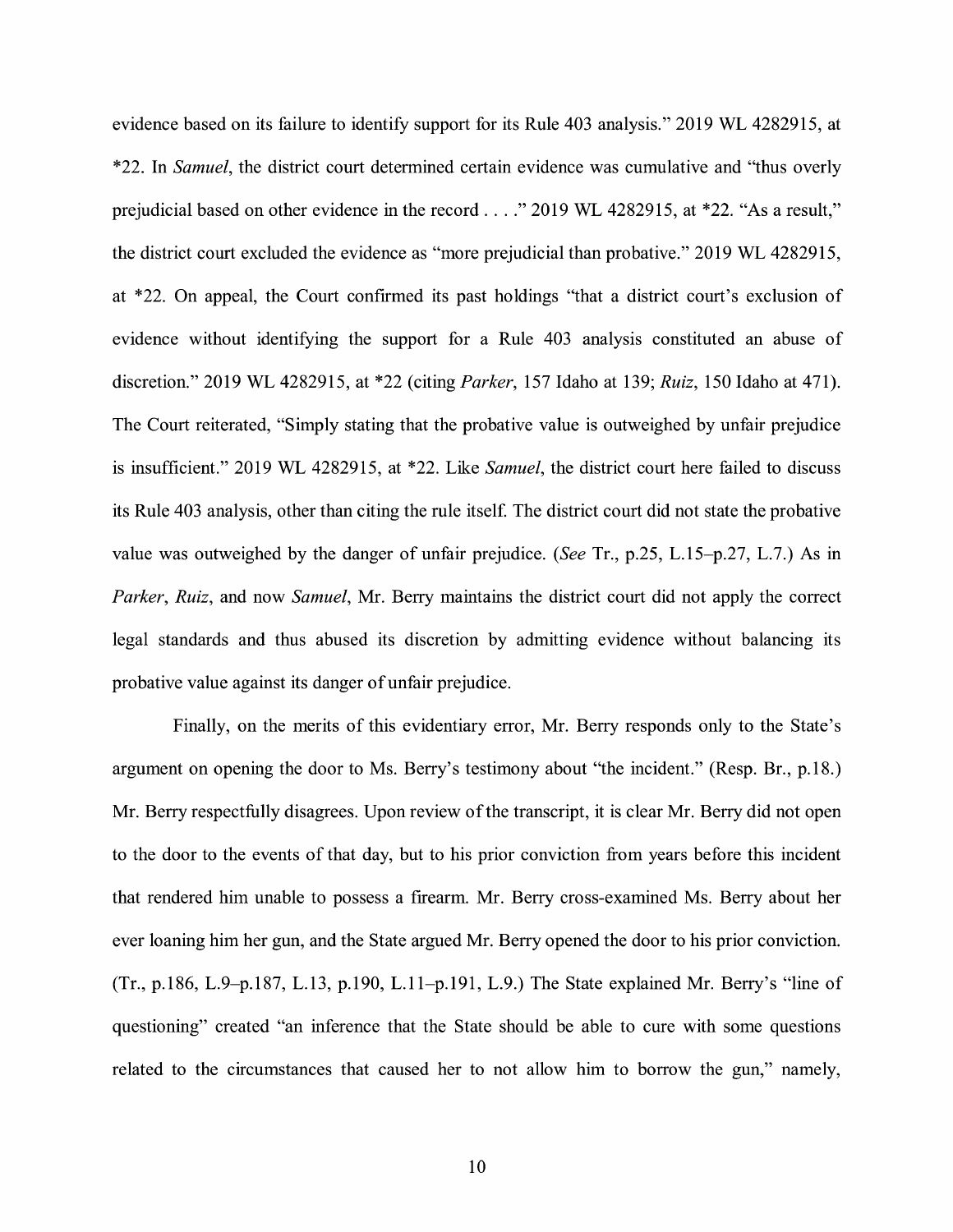Mr. Berry's prior conviction. (Tr., p.191, Ls.1–4.) The district court agreed with the State and

ruled:

The Court is concerned. I think the State's entitled to have a clear presentation of their case here as well. And I think they're sort of left dangling, not being able to really explain why Ms. Berry would not have given him permission to take this gun on this particular day, November 22nd [2017].

I think the question of some concern that I feel is out there is that the defendant -- defense counsel specifically asked: Have you ever revoked permission for Mr. Berry to use your guns? Obviously, she answered the question no. But I think [the prosecutor] is entitled to clarify that answer on his redirect.

And I think under Rule 404, .... I think the evidence of prior conviction [sic] is relevant to his intent in this case, that he was taking the gun without permission, not with her permission, because there's knowledge . . . under 404(b), that he couldn't possess a firearm legally, so she couldn't give him permission to give the gun.

So as indicated in chambers, I was inclined to allow the State -- that the door had been opened for them to clarify why she no longer would give him permission to take this firearm. The State's agreed to sanitize it, in the sense of not having her explain that the reason is because he's a prior -- has a felony conviction, but simply that to her knowledge he cannot possess a firearm.

 $\cdots$ 

So I'm of the opinion the door's been opened, and the State should be entitled to clarify her testimony when the nature of the cross-examination appeared to be attempting to establish the defendant may have had permission and that she had given him permission to take her guns. And ... I think the State is entitled to clarify through her potential testimony that that's not the case and why.

(Tr., p.192, L.4-p.193, L.18.) Consistent with the district court's ruling, on redirect, the

prosecutor asked:

Q..... [Defense counsel] also asked you if you had ever revoked your permission that [Mr. Berry] could borrow your gun. Do you remember that question?

A. Yes, I do.

Q. And you said no. Was that accurate?

A. No.

Q. Okay.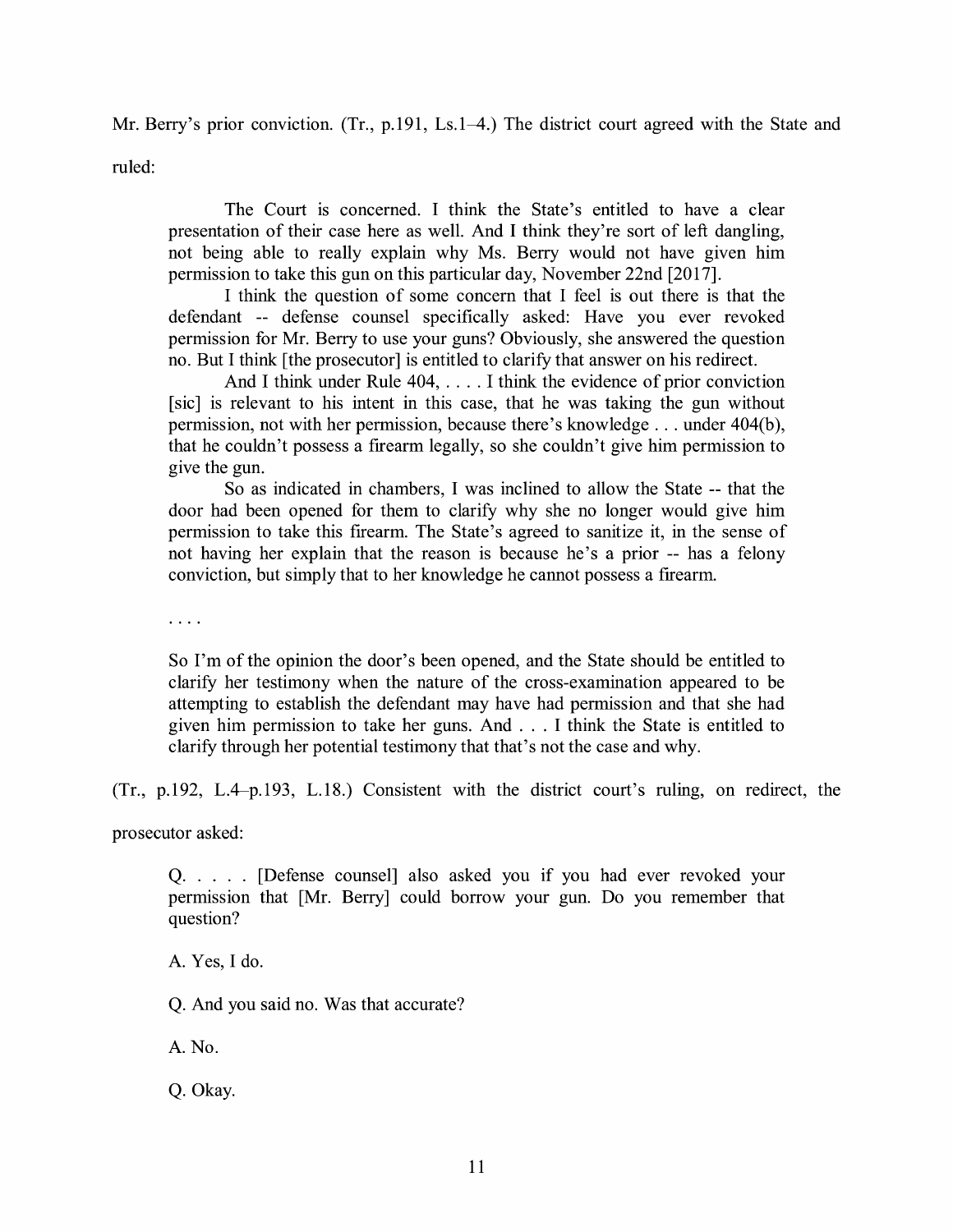A. I misunderstood.

Q. Did something happen between you and [Mr. Berry] to cause you to stop allowing him to borrow your firearm?

A. Yes.

Q. Okay. When was the last time you would have given him permission to borrow your firearm?

A. Approximately 6, maybe 6 1/2 years ago.

(Tr., p.195, L.23-p.196, L.13.) Later, in part two of the trial, the State proved Mr. Berry had a prior felony conviction from 2013. (Tr., p.235, L. l 7-p.236, L.5; *see* State's Exs. 25, 26.)

The transcript of this discussion indicates Mr. Berry opened the door for the State to use his 2013 felony conviction to refute any inference Ms. Berry had given Mr. Berry permission to use her guns. Neither the parties nor the district court understood the door-opening to mean the State could now present evidence on "the incident" between Mr. Berry and Ms. Berry to disprove permission. (Resp. Br., p.18.) Indeed, the State seems to recognize this—arguing only that if the State "should not have presented evidence of the incident" earlier, the State "could and would" have presented that evidence after Mr. Berry opened the door. (Resp. Br., p.18.) As discussed above, the State is incorrect because Mr. Berry did not open the door to "the incident," but rather his prior felony conviction.

Moreover, the State's argument is misplaced because harmless error does not consider what the State should, could, or would have done in a hypothetical trial. (Resp. Br., p.18.) "The Sixth Amendment requires more than appellate speculation about a hypothetical jury's action, or else directed verdicts for the State would be sustainable on appeal; it requires an actual jury finding of guilty." *Sullivan v. Louisiana,* 508 U.S. 275, 280 (1993). The proper harmless error inquiry "is not whether, in a trial that occurred without the error, a guilty verdict would surely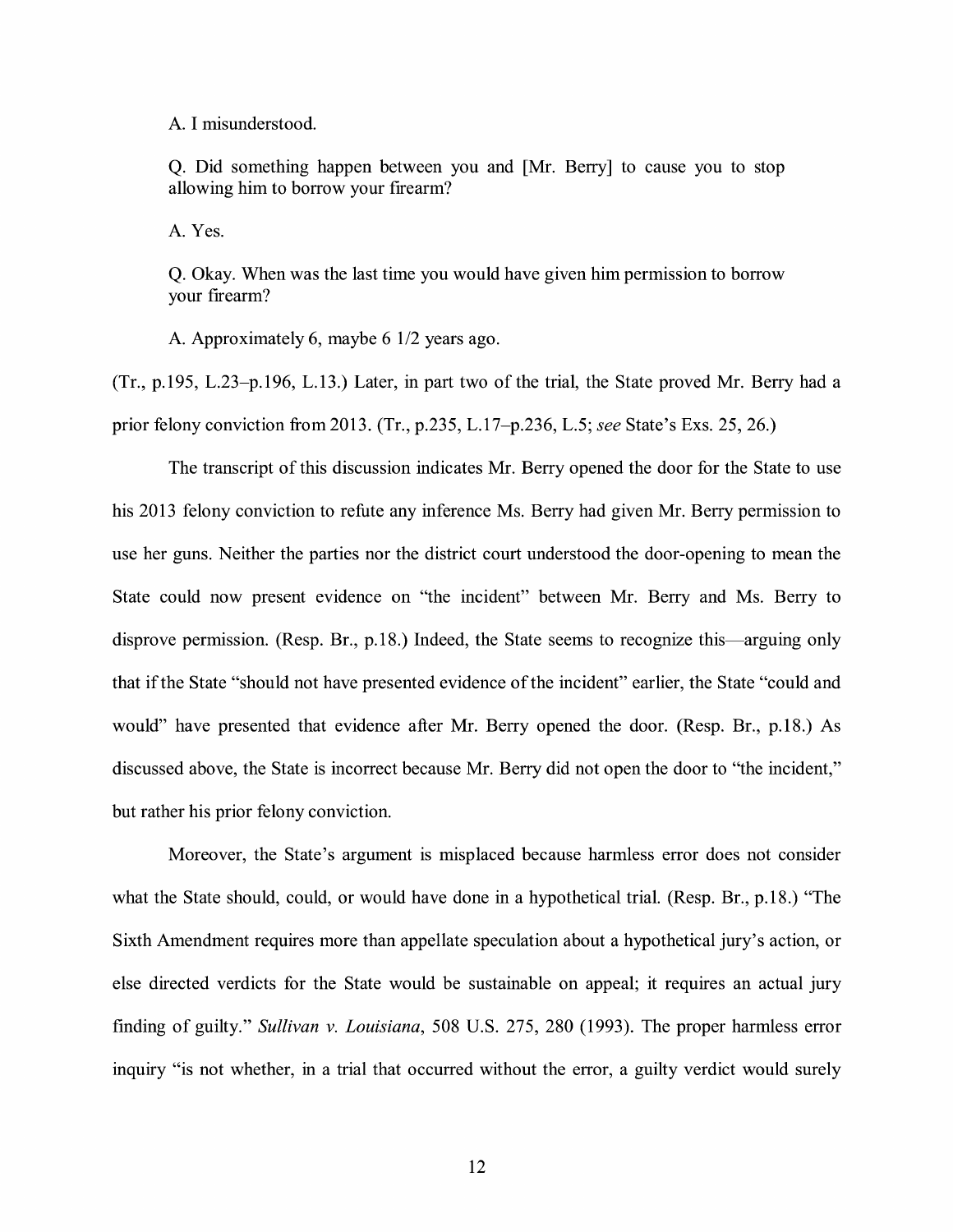have been rendered, but whether the guilty verdict actually rendered in this trial was surely unattributable to the error." *Id.* at 279. Mr. Berry submits the State cannot hypothesize about the evidence that might have been admitted in a different trial to prove harmless error.

Finally, Mr. Berry respectfully refers this Court to his Appellant's Brief on the prejudicial effect of the evidence of Mr. Berry's harm to Ms. Berry and whether the State has shown this error was harmless. (App. Br.,  $pp.11-12$ .) For the reasons stated here and in his Appellant's Brief, Mr. Berry asserts the district court abused its discretion by admitting unfairly prejudicial evidence, and the State has not met its burden to prove this error, beyond a reasonable doubt, did not contribute to the jury's guilty verdict.

#### **CONCLUSION**

Mr. Berry respectfully requests this Court vacate his judgment of conviction and remand his case for a new trial.

DATED this 9<sup>th</sup> day of October, 2019.

/s/ Jenny C. Swinford JENNY C. SWINFORD Deputy State Appellate Public Defender